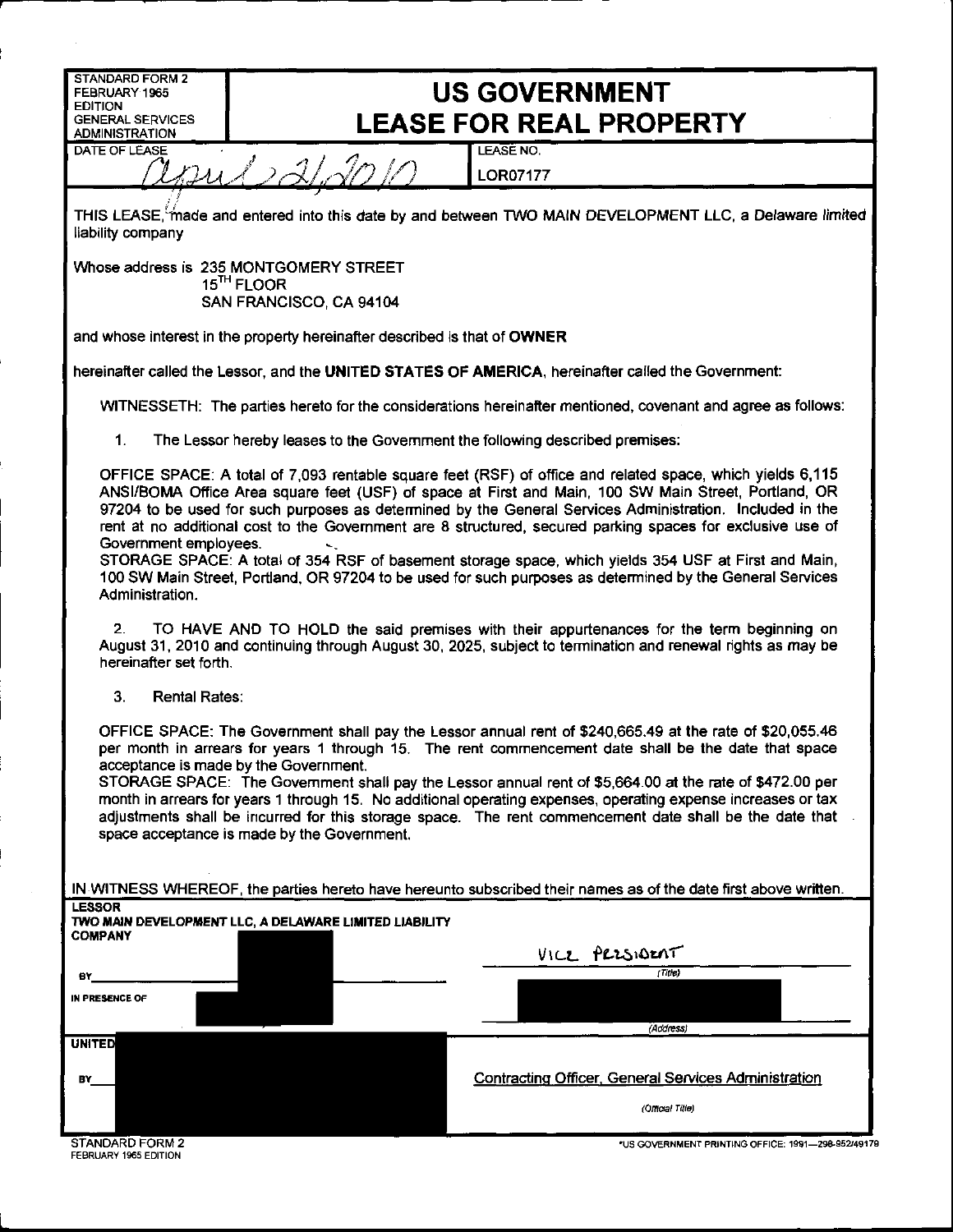Rent for a lesser period shall be prorated. Rent checks shall be made payable to:

## TWO MAIN DEVELOPMENT LLC 235 MONTGOMERY STREET SAN FRANCISCO, CA 94104

4. The Government may terminate this lease at any time on or after August 30, 2020 by giving at least 90 days' notice in writing to the Lessor and no rental shall accrue after the effective date of termination. Said notice shall be computed commencing with the day after the date of mailing.

5. In accordance with SFO 90R2095, the Government has no renewal option.

6. The Lessor shall furnish to the Government, as part to the rental consideration, the following:

A. Those facilities, services, supplies, utilities, and maintenance in accordance with SFO 90R2095 dated March 4, 2010.

8. Build out in accordance with standards set forth in SFO 90R2095 dated March 4, 2010 and the Government's design intent drawings. Government space plans shall be developed subsequent to award. All tenant alterations to be completed by the lease effective date identified under Paragraph 2 above. Lease term to be effective on date of occupancy, if different from the date identified in Paragraph 2. The Lessor hereby waives restoration.

C. Deviations to the approved design intent drawings will not be permitted unless prior written authorization is obtained from the GSA Contracting Officer.

- 7. The following are attached and made a part hereof:
	- A. Solicitation for Offers 90R2095 dated March 4, 2010.
	- B. Agency Space Requirements (29 pages)
	- C. GSA Form 3517 entitled GENERAL CLAUSES (Rev. [6/08])
	- D. GSA Form 3518 entitled REPRESENTATIONS AND CERTIFICATIONS (Rev. [1/07])

8. All Tenant Improvements required by the Government for occupancy shall be performed by the successful Offeror and shall be paid lump sum by the Government, and all improvements shall meet the quality standards and requirements of this solicitation and its attachments.

9. In accordance with the SFO paragraph entitled Percentage of Occupancy, the percentage of Government occupancy is established as 1.9361% (7,093 RSF/366,345 RSF).

10. In accordance with the SFO paragraph entitled Operating Costs Base, the escalation base is established as \$6.86/RSF (\$48,657.98/annum).

11. In accordance with the SFO paragraph entitled Common Area Factor, the common area factor is established as 1.1599 (7,093 RSF/6, 115 USF).

12. In accordance with the SFO paragraph entitled Adjustment for Vacant Premises, the adjustment is established as \$1.10/USF for vacant space (rental reduction).

13. In accordance with the SFO Paragraph entitled Overtime Usage, the rate for overtime usage is established as \$55.00 per hour for the entire building or any portion thereof.

| [CONTINUED ON PAGE 3] |           |                                 |  |  |
|-----------------------|-----------|---------------------------------|--|--|
| <b>LESSOR</b>         |           | <b>UNITED STATES OF AMERICA</b> |  |  |
| B۲                    | (Initial) | <b>E</b> Y<br>(Initial)         |  |  |
|                       |           |                                 |  |  |